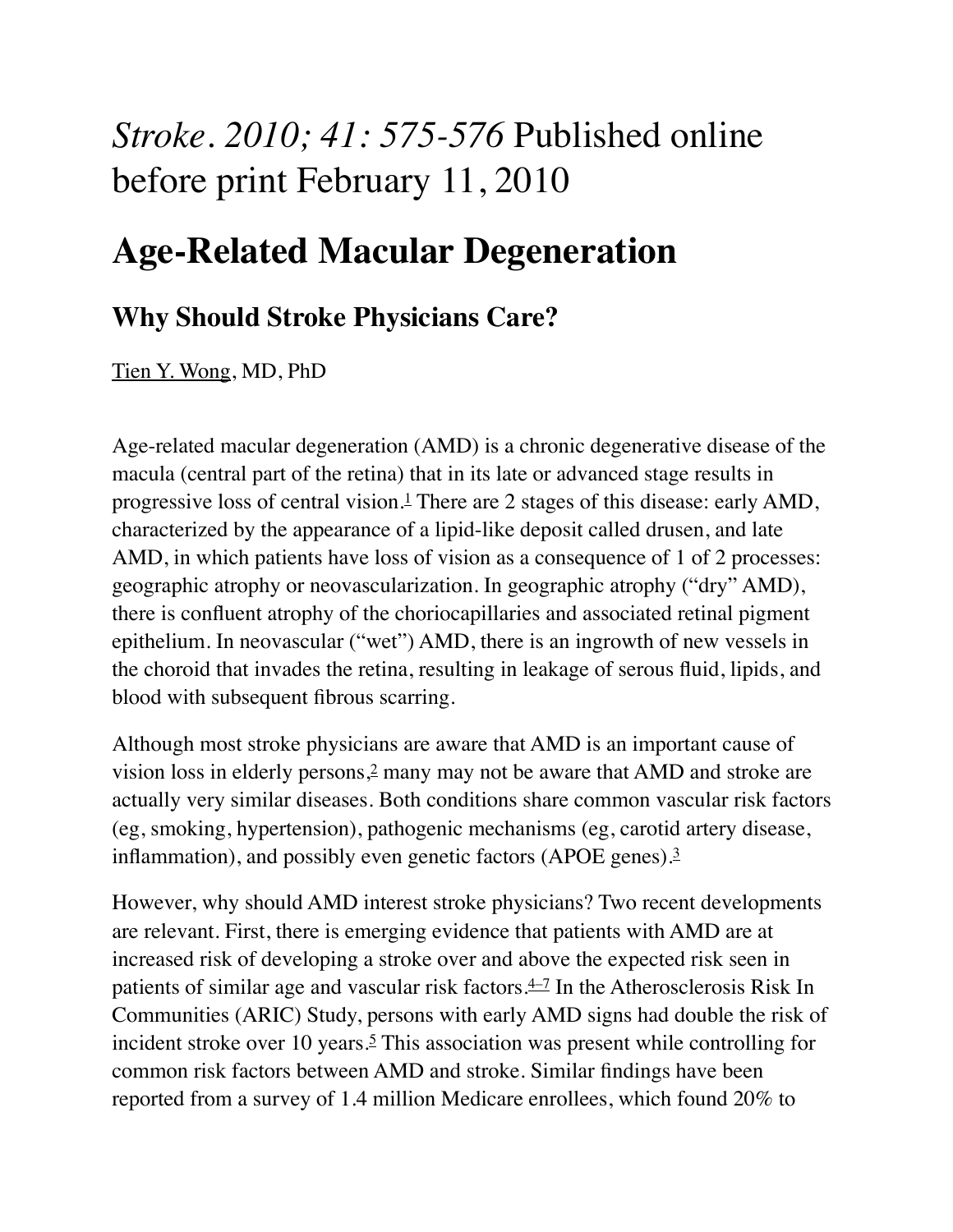30% higher 2-year risk of stroke among patients with neovascular AMD as compared with control subjects.<sup>[6](http://stroke.ahajournals.org/content/41/4/575.full#ref-6)</sup>

In the current issue of *Stroke*, Hu and colleagues further report on this association[.8](http://stroke.ahajournals.org/content/41/4/575.full#ref-8) Using a national linkage database in Taiwan, the authors showed that patients with a neovascular AMD diagnosis had a 2-fold higher incidence of stroke than those without AMD (18.2% versus 9.9%), and this association persisted while controlling for concomitant vascular risk factors. One of the strengths of this study is the ability to study neovascular AMD cases; in population-based studies like the ARIC cohort, there were few late neovascular AMDs. Limitations of the study include the lack of clinical validation to confirm the diagnosis of neovascular AMD, lack of comparative data to determine the association with geographic atrophy or early AMD, and the fact that Chinese persons are more likely to have polypoidal choroidal vasculopathy, a particular variant of neovascular AMD that may have a more "vascular etiology,"[9](http://stroke.ahajournals.org/content/41/4/575.full#ref-9) which may limit the generalizability of these results to other populations, particularly whites. Nevertheless, these data provide additional compelling evidence that AMD is associated with underlying systemic vascular disease and is a risk marker for stroke.

Second, stroke physicians should be aware of new treatments for neovascular AMD. The introduction of therapies blocking vascular endothelial growth factor (VEGF), a major pathogenic factor for neovascular AMD, represents a landmark in the management of this disease.<sup>10</sup> It is now routine for patients with neovascular AMD to have regular monthly to 2 monthly intraocular injections of anti-VEGF agents (eg, ranibizumab, bevacizumab). However, a persistent concern regarding anti-VEGF treatment is the potential increased risk of stroke.[4](http://stroke.ahajournals.org/content/41/4/575.full#ref-4) This is based on knowledge that VEGF is essential for new vessel growth, including the formation of collaterals in the brain, the myocardium, and in other tissues. In theory, intraocular injections of anti-VEGF agents for treatment of AMD are safe, because they are given in small doses and into the vitreous cavity. In the 2 pivotal trials to date, monthly intravitreal injections of ranibizumab over 2 years were not associated with an increased risk of stroke or other vascular events as compared with placebo. $11,12$  However, in an analysis of these 2 trials, there was a statistically significant increased rate of nonocular hemorrhage, including cerebral hemorrhage, in patients treated with ranibizumab. $13$  An interim analysis of another trial reported an increased risk of stroke with the higher as compared with lower doses of